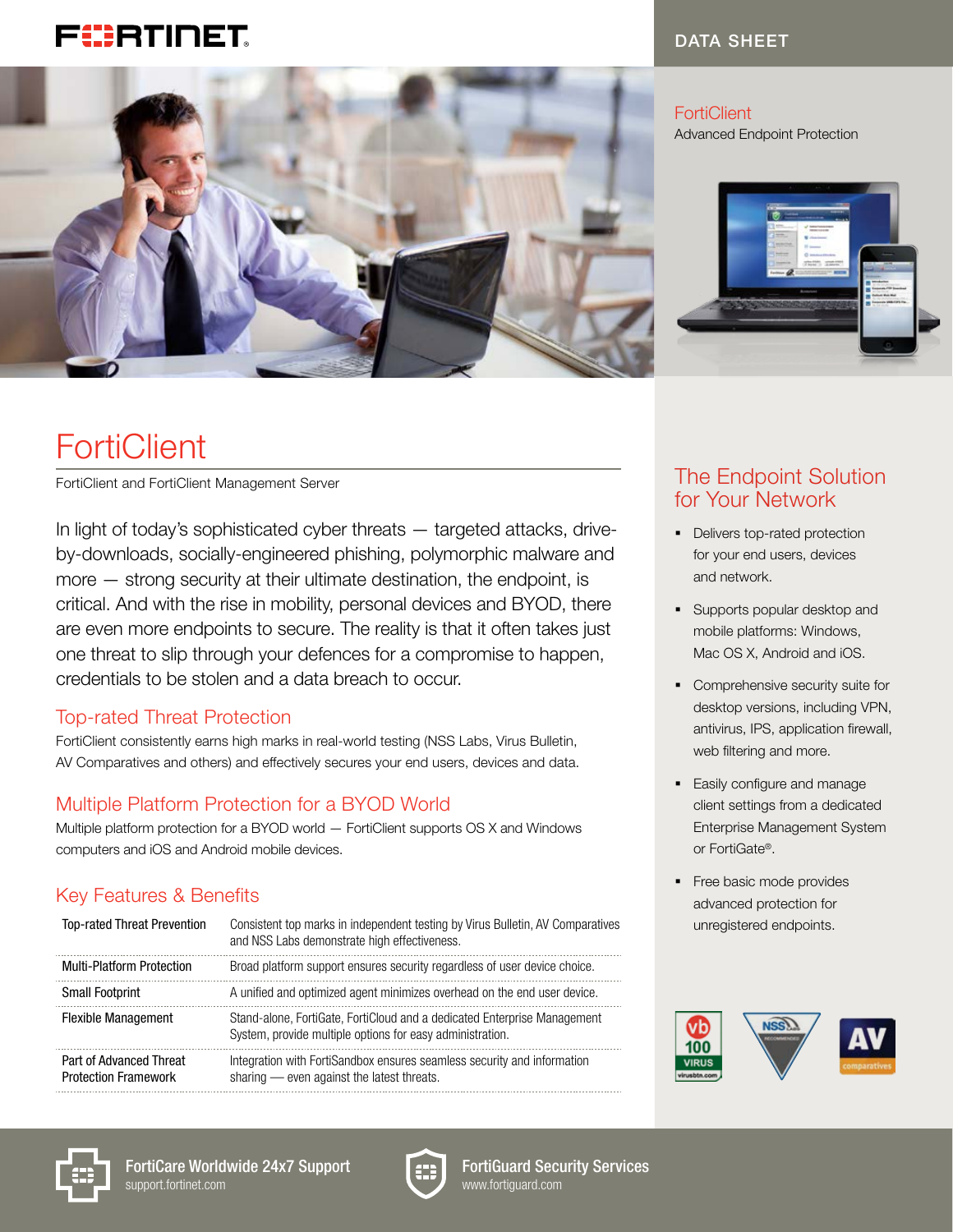## FEATURES

#### Feature-rich Security Client

Small footprint, unified client software delivers antimalware, application firewall, web filter, vulnerability management, twofactor authentication, remote access and more. Real-time security updates from our in-house FortiGuard Labs experts help you stay ahead of a constantly evolving threat landscape.

#### Industry-leading Security at Every Endpoint

In recent independent real-world tests, this powerful stack of technologies has earned top marks including NSS Labs Recommendation for Enterprise EPP, AV Comparatives Advanced+ ratings for file detection as well as real-world protection and many more.

#### Advanced Threat Protection

FortiClient integrates with FortiSandbox to submit objects for analysis and receive results and dynamic signature updates as another mechanism to detect previously unknown threats.

#### On/Off-Net Detection

FortiClient can detect locations, can adjust its settings or automatically activate VPN when away from the office.

#### Standalone Protection

FortiClient doesn't stop there. The free client download can run in an unregistered mode, delivering a comprehensive solution to devices that aren't associated with a FortiGate secured network. Moving to a registered solution is a simple process, not requiring any additional client installation.

| <b>The Contract of</b><br>$-$<br>---<br><b>SHARIFUL PRODUCT</b><br><b>AMAZI</b><br><b>The State Corporation</b><br>$\sqrt{ }$ Salta Process States<br><b>IMMEDIATES</b><br>$1 - 1$<br>$9 - 1$<br>$1$ stresses<br><b>IT comes</b><br>There.<br>C teste chiesto | <b>Sales</b><br><b>START</b><br>---<br>---<br><b>TANK COM</b><br>and the control of the<br><b>HANGLE</b><br>ment.<br><b>Bar Senat</b><br><b>SHOPPING</b><br><b>WENT BERLY</b><br>$+200$<br><b>Bitmen</b><br>. .<br>----<br><b>State</b><br><b>Home</b> | <b>RADE MARKETING</b><br><b>U</b> furtClerk<br>web Security<br>Search Walk<br>œ<br>$-11$<br><b>COLLECTION</b><br><b>Teknischer</b> | $\frac{1}{2}$<br>$-114 - 1074$<br>m.<br><b>Brokericks</b><br><b>Industries</b><br>−<br>on the first relative statement<br>Corporate PTP Described<br><b>Sulfate Avenue</b> |
|---------------------------------------------------------------------------------------------------------------------------------------------------------------------------------------------------------------------------------------------------------------|--------------------------------------------------------------------------------------------------------------------------------------------------------------------------------------------------------------------------------------------------------|------------------------------------------------------------------------------------------------------------------------------------|----------------------------------------------------------------------------------------------------------------------------------------------------------------------------|
| STARTS STARTS<br>The process date of<br>LAN CALLA - BRES<br>former all                                                                                                                                                                                        | A GAASAGA HOLD MAIL                                                                                                                                                                                                                                    | <b>START OF</b><br>men<br><b>AGE 1</b><br><b>Sent office</b><br>Potentially Liable<br><b>CONTRACTOR</b>                            | Corporate SMS/CIFS File.<br>Gride Michel                                                                                                                                   |
| <b>Browner</b><br><b>CONTRACTOR</b><br><b>Contract Contract Contract</b><br><b>NAMES OF GROOMS OF CONSUMIN</b><br>_                                                                                                                                           |                                                                                                                                                                                                                                                        | ABAPANN CIVER<br>$\sim$<br><b>Statement</b><br>___<br><b>Service Address</b>                                                       | la,                                                                                                                                                                        |

|                                                               | <b>Windows</b>                            | Mac OS X | Android | i0S |
|---------------------------------------------------------------|-------------------------------------------|----------|---------|-----|
| <b>Basic</b>                                                  |                                           |          |         |     |
| <b>IPsec VPN</b>                                              |                                           |          |         |     |
| <b>SSL-VPN</b>                                                |                                           |          |         |     |
| <b>Two-Factor Authentication</b>                              |                                           |          |         |     |
| Antivirus                                                     |                                           |          |         |     |
| Integration with External File Analysis System (FortiSandbox) |                                           |          |         |     |
| Web Filtering                                                 |                                           |          |         |     |
| <b>WAN Optimization</b>                                       |                                           |          |         |     |
| <b>Client Certificate Support</b>                             |                                           |          |         |     |
| Registered with FortiGate <sup>1</sup>                        |                                           |          |         |     |
| <b>Centralized Management</b>                                 |                                           |          |         |     |
| Centralized Logging to FortiAnalyzer/FortiManager             |                                           |          |         |     |
| Configuration Provisioning                                    |                                           |          |         |     |
| <b>Policy Compliance Enforcement</b>                          |                                           |          |         |     |
| <b>Application Firewall</b>                                   |                                           |          |         |     |
|                                                               |                                           |          |         |     |
| <b>Roaming Clients</b>                                        |                                           |          |         |     |
| Customizable GUI                                              |                                           |          |         |     |
| Custom Install <sup>4</sup>                                   |                                           |          |         |     |
| Windows AD SSO Agent                                          |                                           |          |         |     |
| EastOC E O as lates                                           | 4 Degrado Lineno<br>configurous islanting |          |         |     |

 Requires FortiOS 5.0 or later 2 <sup>2</sup> Web mode only <sup>3</sup> Supports iOS .mobileconfig in addition to FortiClient config provisioning <sup>4</sup> Requires License The list above may contain features which are not available on all platforms. Consult appropriate FortiClient Admin Guide to determine specific feature availability.

Í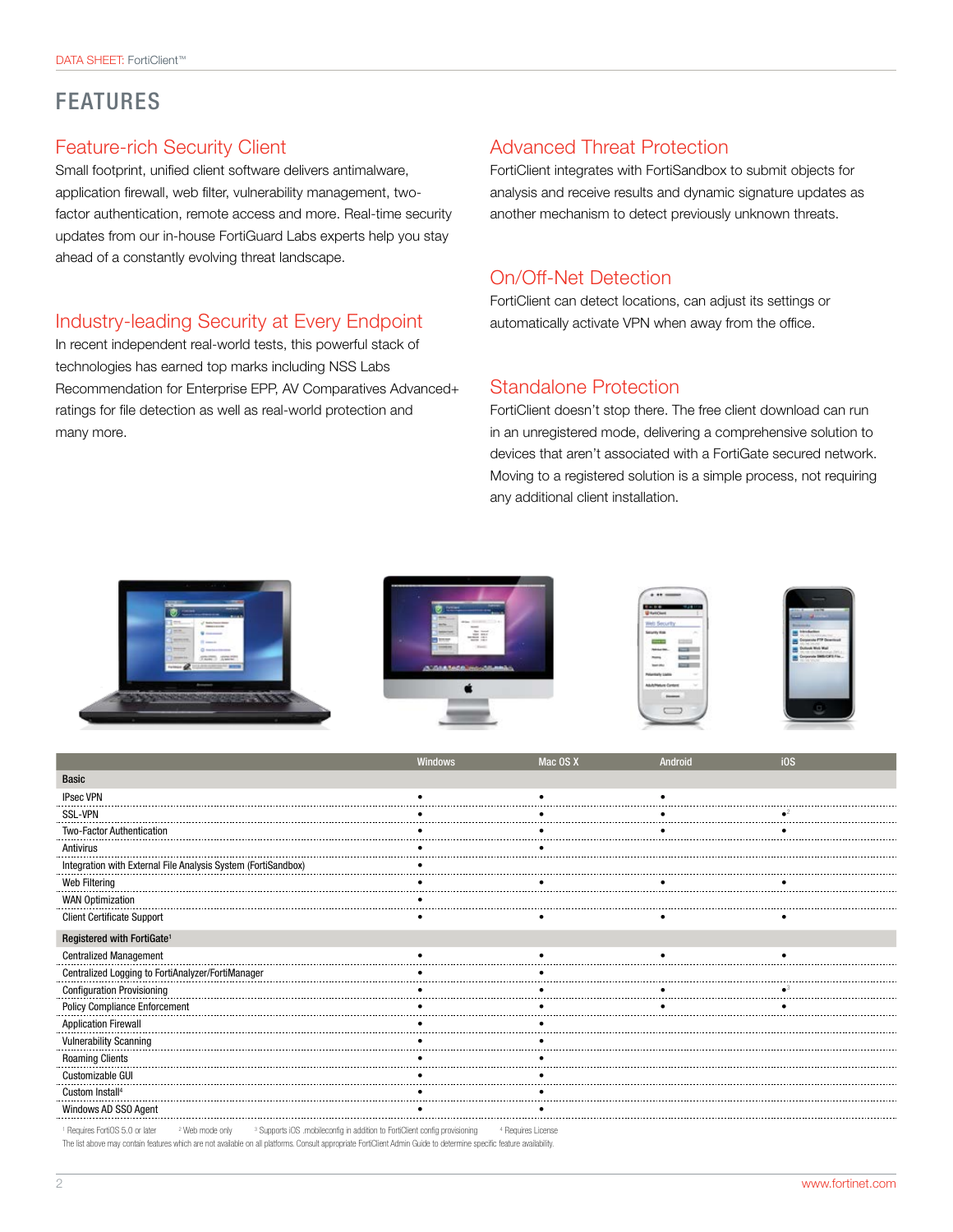## DEPLOYMENT

#### FortiClient Enterprise Management Server (EMS)

The FortiClient Enterprise Management Server helps with end-to-end endpoint management including deployment, registration, profile updates and monitor client status. You can centrally manage Antivirus, Web Security, Remote Access (IPsec and SSL VPN), Application Firewall, Vulnerability Scan, Certificate management and NAC features. You can remotely trigger AV scans and quarantine infected endpoints.

#### Key benefits:

- § Scalable solution to centrally manage 50,000+ Windows machines
- § Discover and deploy to all machines in AD environment
- Integrate and sync with Active Directory
- § Create custom FortiClient Installer
- Single console solution Deploy, Manage and Monitor from a single console
- § Easily create and deploy FortiClient profiles to configure AntiVirus, WebFilter, VPN, Vulnerability Scan and Application Firewall
- **Enforce NAC with FortiGate integration**
- Central logging and reporting via FortiAnalyzer



#### **FortiGate**

In FortiOS 5.0 or later, configuration and management of FortiClient endpoint agents can be handled by FortiGate. It can be configured to discover new devices on the network, enforce FortiClient registration, and deploy a preconfigured FortiClient profile to connected devices. The FortiClient profile can be deployed to devices on your network and over a VPN connection.

|                                           | <b>Edit FortiClient Profile</b>                             | default  |
|-------------------------------------------|-------------------------------------------------------------|----------|
| <b>Windows and Mac</b>                    |                                                             |          |
| credit AntiVirus Protection               |                                                             |          |
| Web Category Filtering                    | default                                                     | $-26$    |
| Client Web Filtering when On-Net          |                                                             |          |
| <b>Company VPN</b>                        |                                                             |          |
| Client VPN Provisioning                   |                                                             |          |
| cre Application Pirewall                  | blbck-s2p.                                                  |          |
| Upload Logs to FortiAnalyzer/FortiManager |                                                             |          |
| GSame as System                           | 10.10.11.62                                                 | [Change] |
| Specify                                   |                                                             |          |
| Schedule:                                 | Hourly @ Daily                                              |          |
|                                           | press Use FortiManager for client software/signature update |          |
| pre Dashboard Banner                      |                                                             |          |
| ciri Client-based Logging when On-Net     |                                                             |          |
| ios                                       |                                                             |          |
| <b>Toy Meb Category Filtering</b>         | default                                                     | ×        |
| Client Web Filtering when On-Net          |                                                             |          |
| Circle Client VPN Provisioning            |                                                             |          |
|                                           | cre Distribute Configuration Profile (.mobileconfig file)   |          |
| Android                                   |                                                             |          |
| Toying Web Category Filtering             | default                                                     | ×.       |
| Client Web Filtering when On-Net          |                                                             |          |
| cer Client VPN Provisioning               |                                                             |          |
|                                           |                                                             |          |